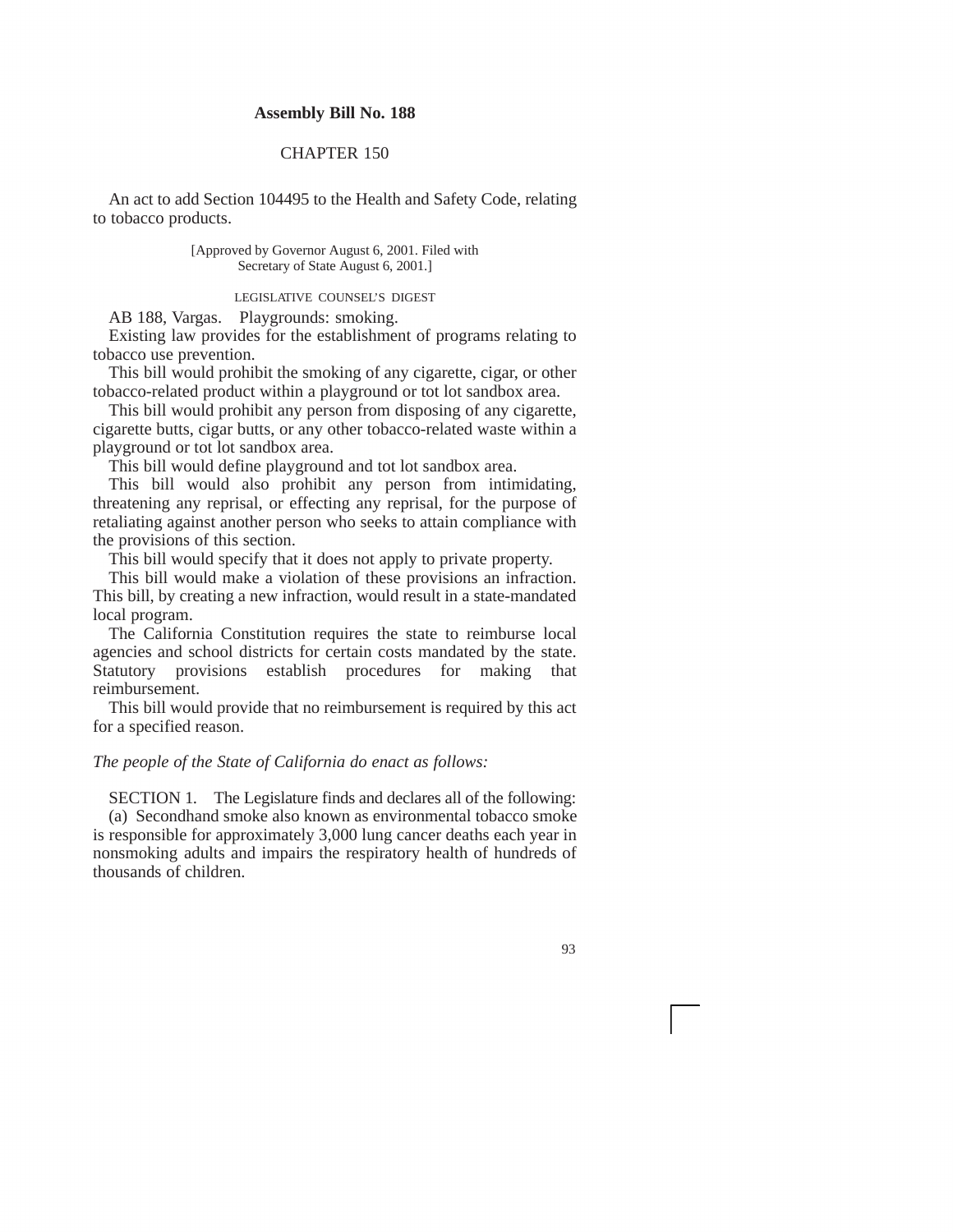(b) Secondhand smoke exposure increases the risk of lower respiratory tract infections, including bronchitis and pneumonia, which occur in infants and young children up to 18 months of age.

(c) Secondhand smoke increases the prevalence of fluid in the middle ear, a sign of middle ear disease.

(d) Secondhand smoke increases the frequency of episodes and severity of symptoms of asthmatic children.

SEC. 2. Section 104495 is added to the Health and Safety Code, to read:

104495. (a) For the purposes of this section the following definitions shall govern:

(1) ''Playground'' means any park or recreational area specifically designed to be used by children that has play equipment installed, or any similar facility located on public or private school grounds, or on city, county, or state park grounds.

(2) ''Tot lot sandbox area'' means a designated play area within a public park for the use by children under five years of age. Where the area is not contained by a fence, the boundary of a tot lot sandbox area shall be defined by the edge of the resilient surface of safety material, such as concrete or wood, or any other material surrounding the tot lot sandbox area.

(3) ''Public park'' includes a park operated by a public agency.

(4) ''Smoke or smoking'' means the carrying of a lighted pipe, lighted cigar, or lighted cigarette of any kind, or the lighting of a pipe, cigar, or cigarette of any kind, including, but not limited to, tobacco, or any other weed or plant.

(5) ''Cigarette'' means the same as defined in Section 104556.

(6) ''Cigar'' means the same as defined in Section 104550.

(b) No person shall smoke a cigarette, cigar, or other tobacco-related product within the boundaries of any playground, or tot lot sandbox area.

(c) No person shall dispose of cigarette butts, cigar butts, or any other tobacco-related waste within a playground, or a tot lot sandbox area.

(d) No person shall intimidate, threaten any reprisal, or effect any reprisal, for the purpose of retaliating against another person who seeks to attain compliance with this section.

(e) Any person who violates this section is guilty of an infraction and shall be punished by a fine of one hundred dollars (\$100) for each violation of this section.

(f) The prohibitions contained in subdivisions (b), (c), and (d) shall not apply to private property.

(g) This section shall not preempt the authority of any county, city, or city and county to regulate smoking around playgrounds or tot lot sandbox areas. Any county, city, or city and county may enforce any

93

i